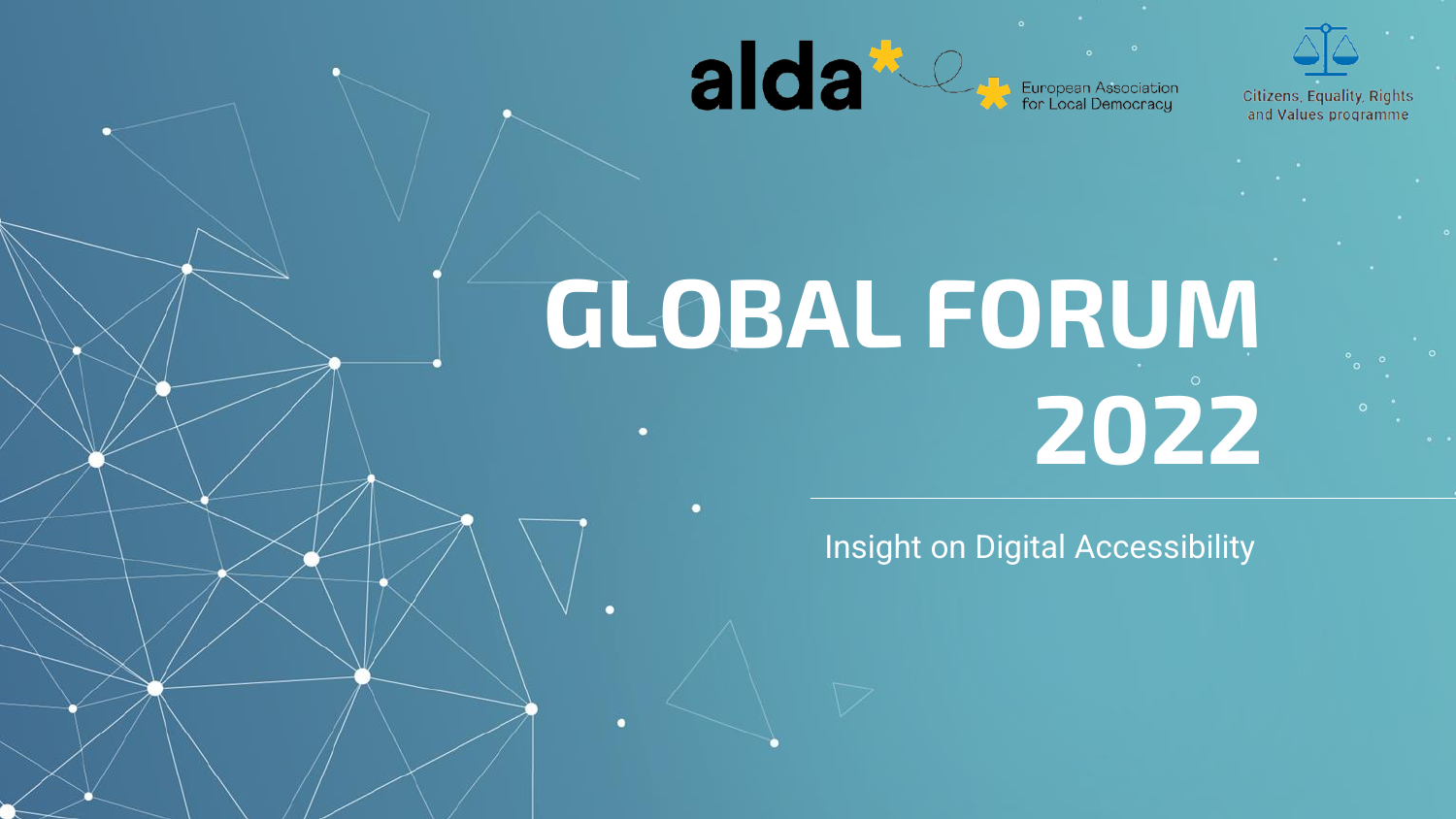#### **THE EUROPEAN SUPPORT TO LOCAL DEMOCRACY (ESLD) AT A GLANCE**

- The European Support to Local Democracy (ESLD) is an ALDA's flagship initiative, kicked off with the adoption of the Strategic Plan 2020-2024
- Includes a panoply of instruments supporting local democracy through an institutional and civil society viewpoint
- It encompasses councillors and local leaders
- It comprises hundreds on projects, participants and stakeholder from Europe and beyond
- One of the aims of the ESLD is to work together in order to reach the Sustainable Development Goals and EU key objectives



European Support to Local Democracy  $-$  ESLD  $-$ 

Backing resilient communities for sustainable and fair development

2020



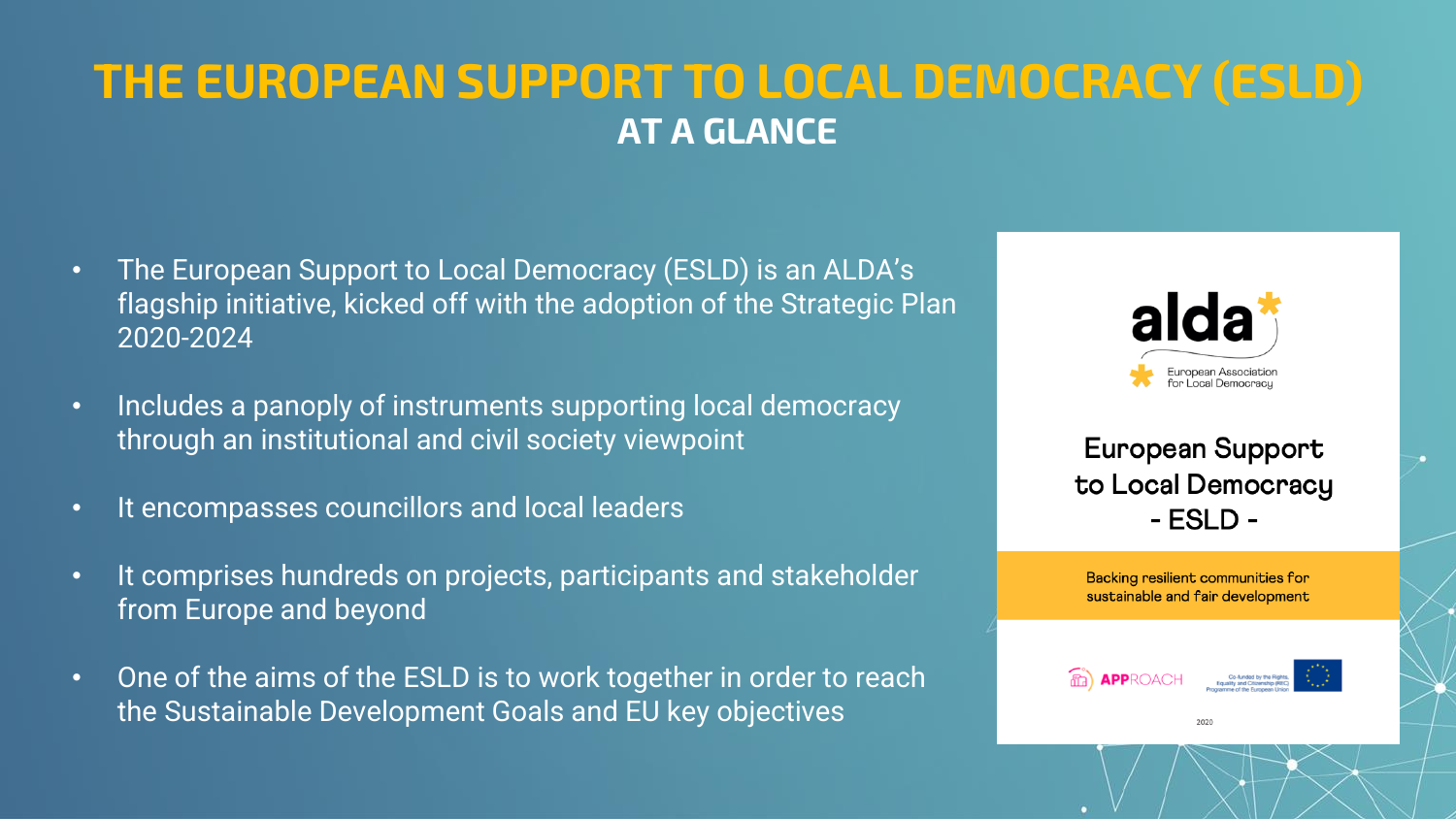### **ALDA GOES DIGITAL**

- Digitalisation goes with challenges and opportunities
- Investing in digital means to be ready to change and improve skills, knowledge, processes, guidelines, to innovate
- It needs to be guided by a long-term strategy not only digital, but also cultural

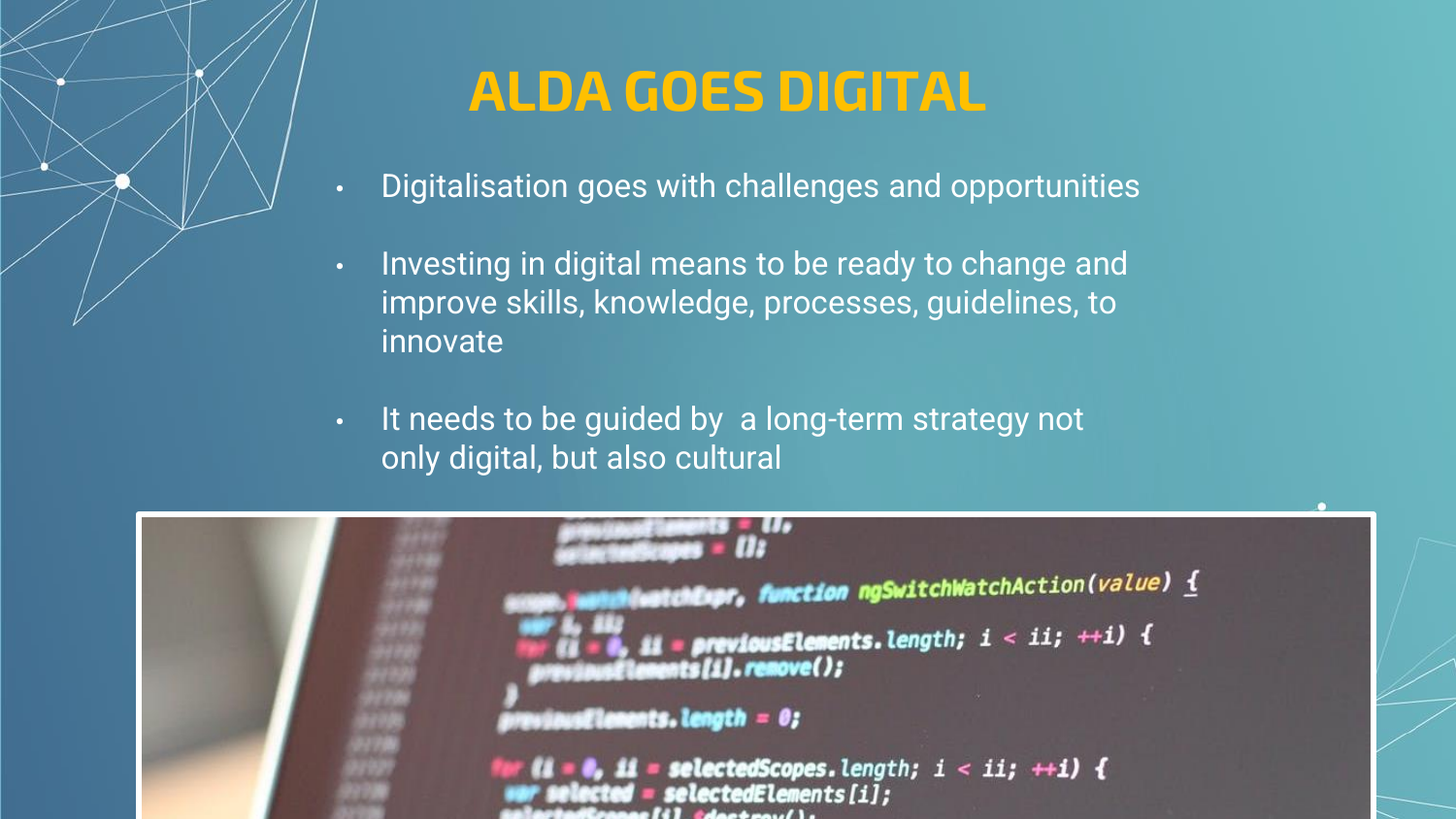#### **ALDA GOES DIGITAL**

#### **To build a DIGITAL and CULTURAL strategy we must:**

Include all the protagonists in the process

Set up support to facilitate the process

Ensure digital security and data protection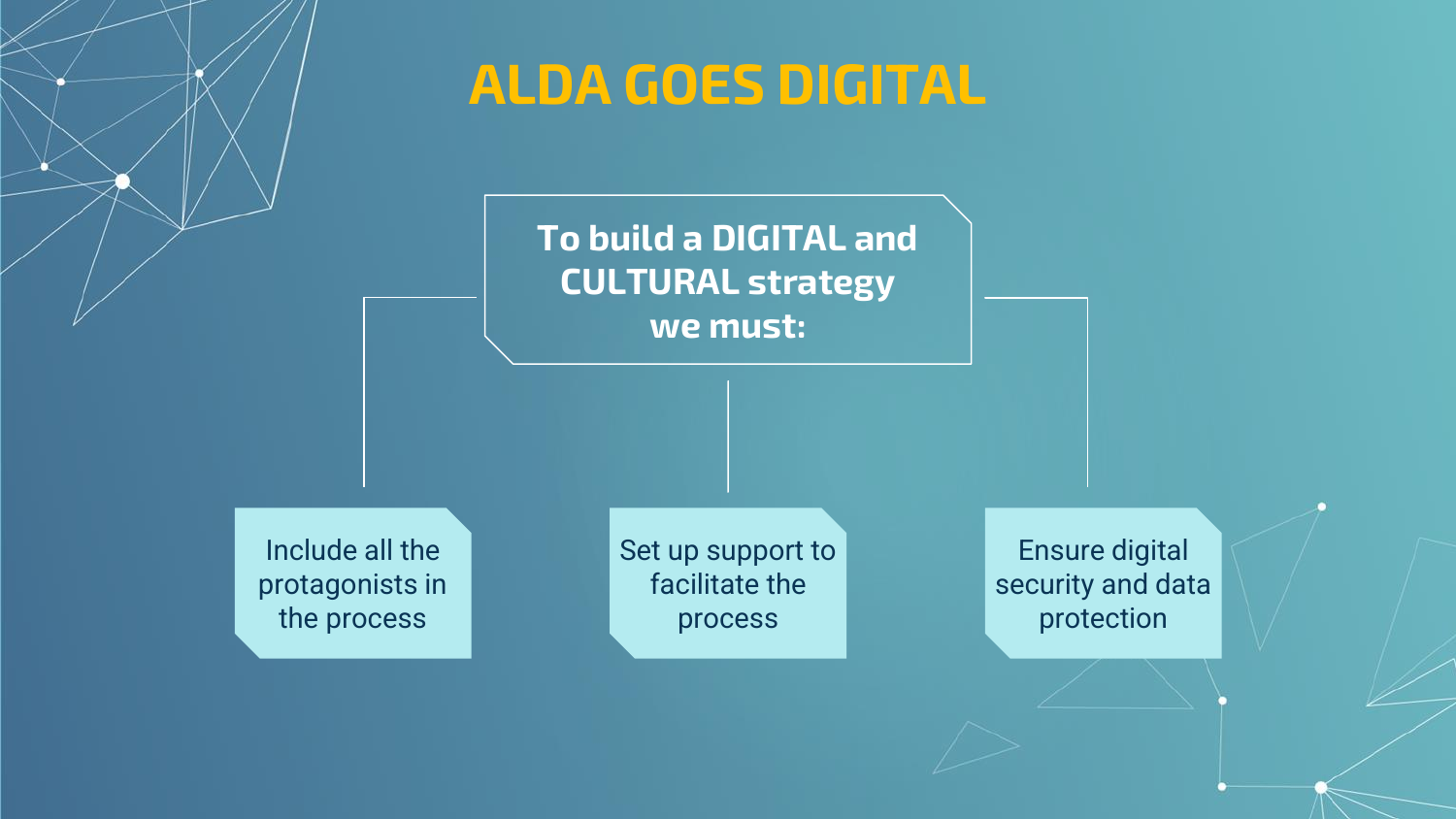## **ALDA'S PROJECTS ON DIGITALISATION**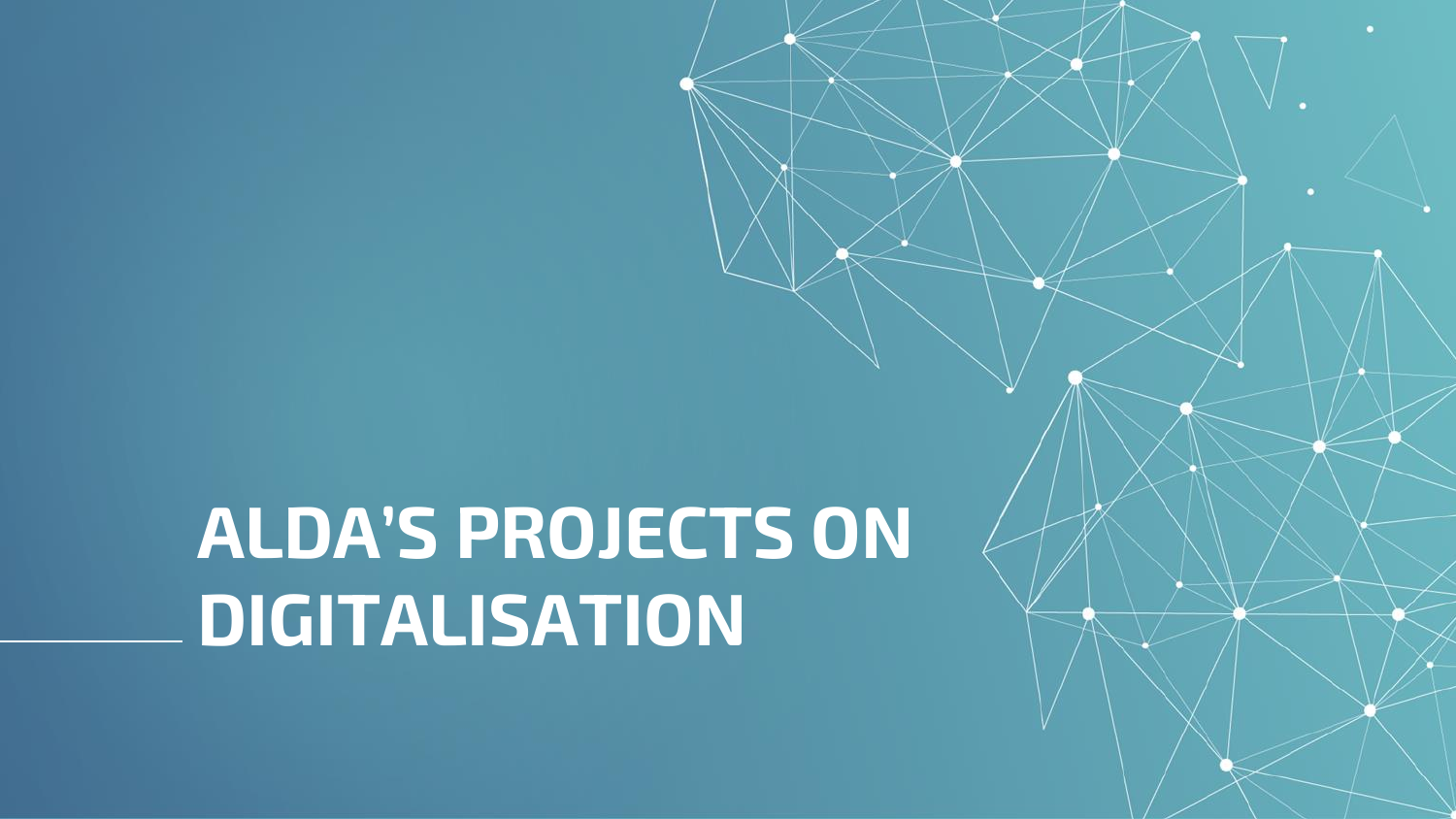### **P-CUBE PLAYING PUBLIC POLICY**

P-CUBE is an educational digital game aimed at teaching students, professionals and public officials the theory and practice of public policy.

The project aims to improve awareness about the importance of developing multi-disciplinary skills in the policy making field, primarily addressing students, but also decision-makers, urban planners, NGOs, CSOs, social workers and scientists.

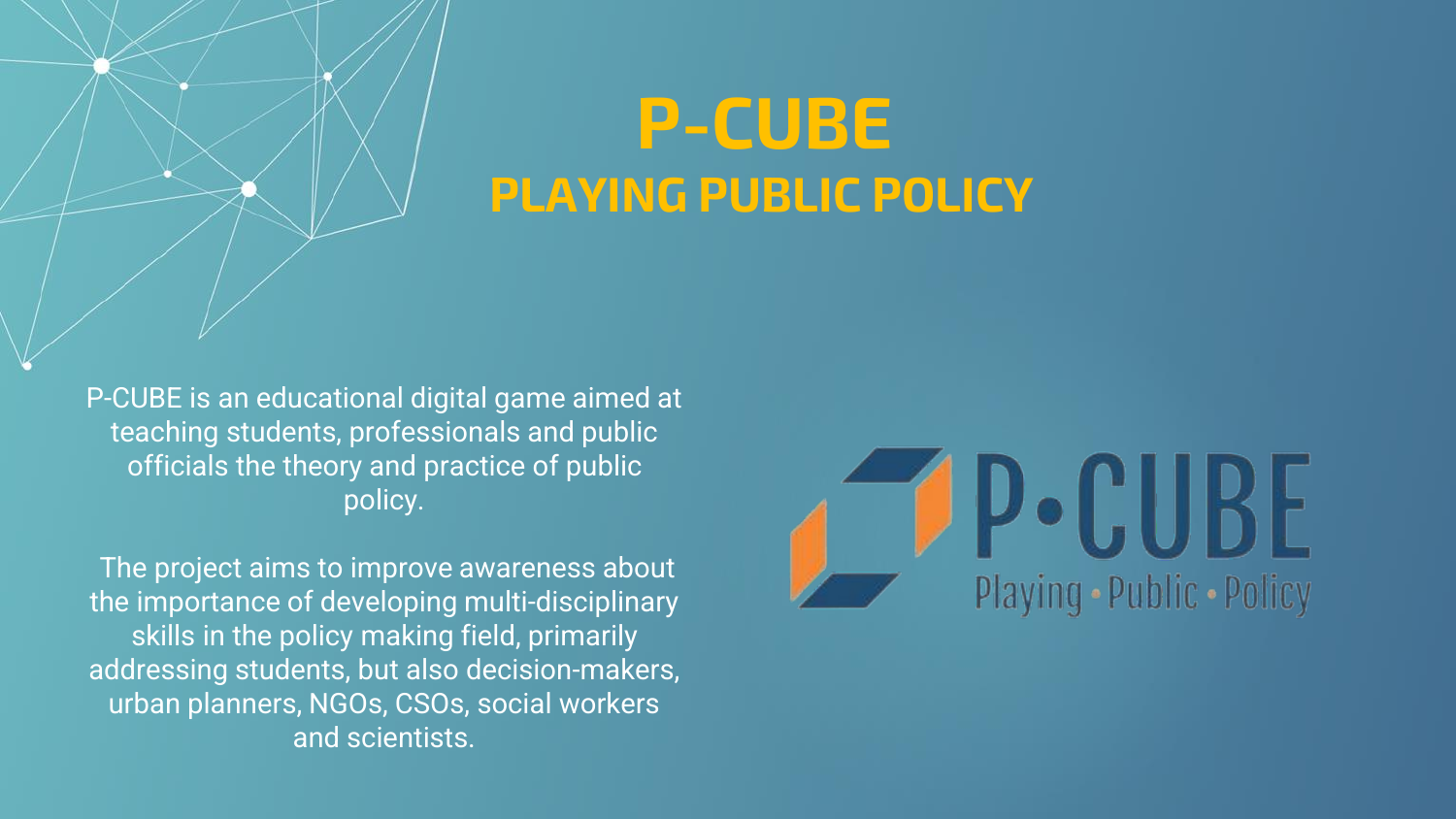### **P-CUBE PLAYING PUBLIC POLICY**



#### *Objectives:*

- Help the target groups become familiar with the specificities of the policy fields
- Show how decisions in the public sphere are taken and what kind of decisional strategies can be employed by the promoters of policy innovation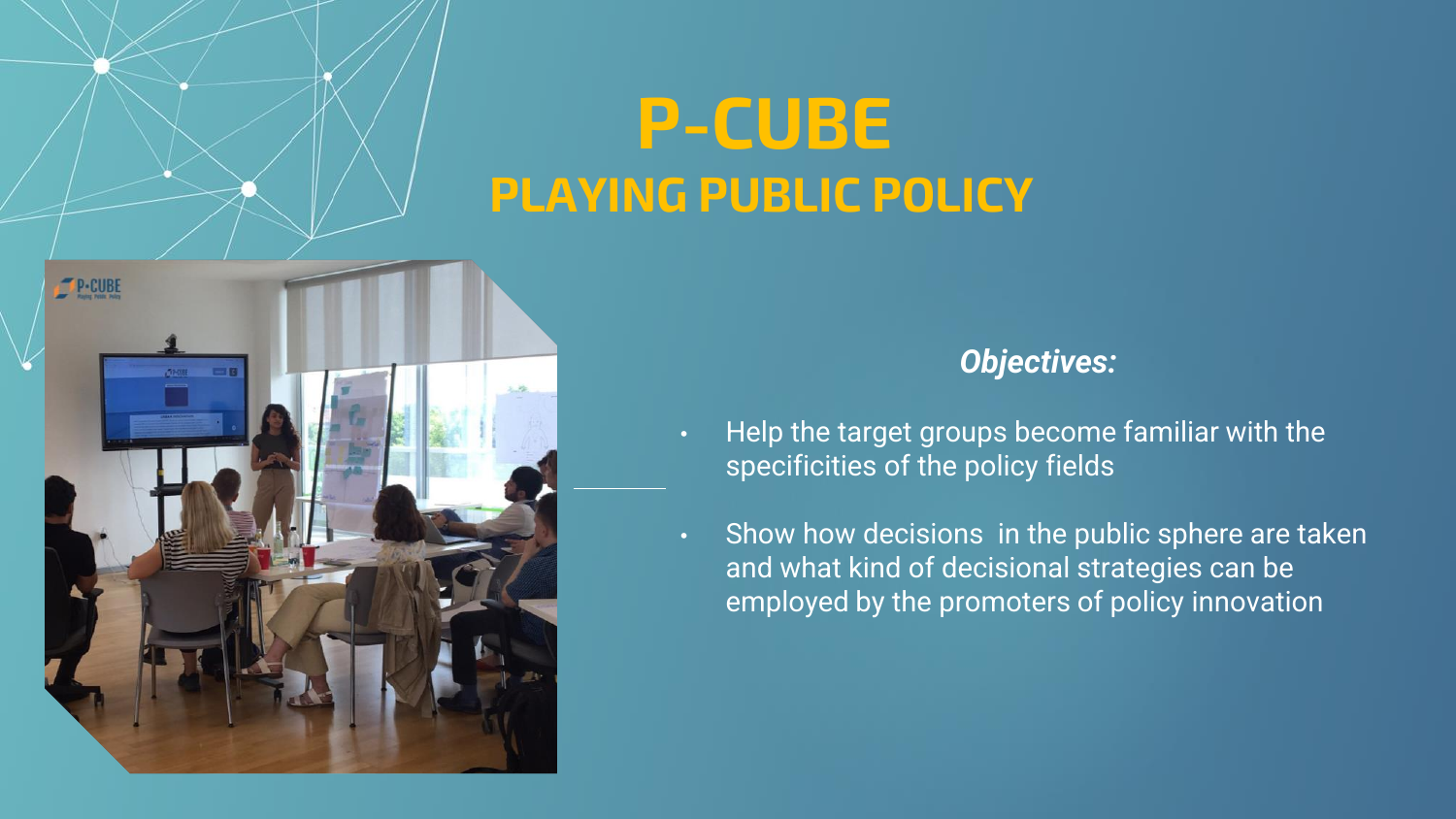### **SHERPA SUSTAINABLE HUB TO ENGAGE INTO RURAL POLICIES WITH ACTORS**

The project is designed to gather relevant knowledge and opinions that contribute to the formulation of recommendations for future policies relevant to EU rural areas.

It uses results of on-going and past research projects to engage citizens, stakeholders, policymakers, and scientists in the development of strategic thinking and practical recommendations for the formulation of modern rural policies.

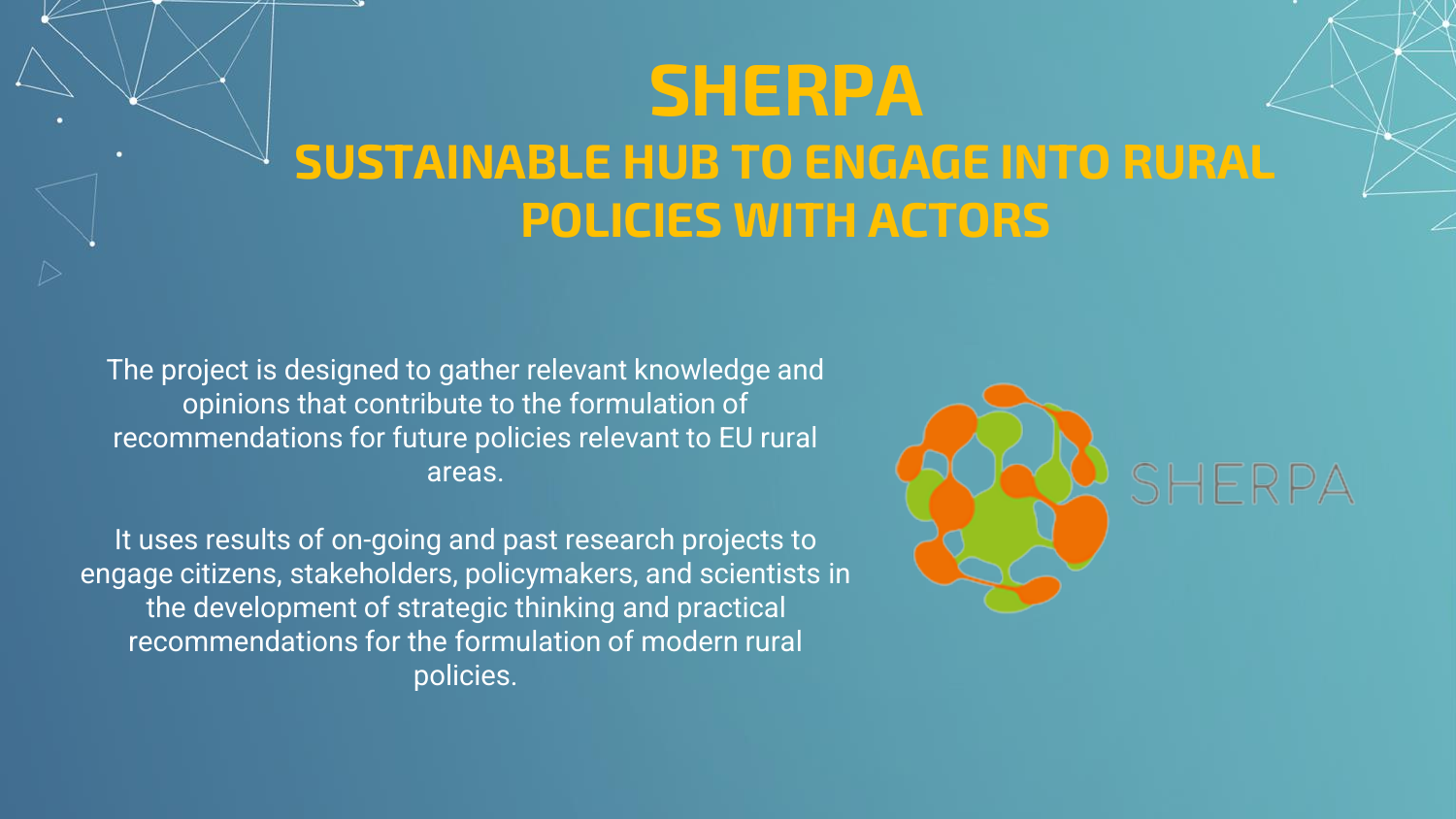### **SHERPA SUSTAINABLE HUB TO ENGAGE INTO RURAL POLICIES WITH ACTORS**

#### *Objectives:*

- Map the main drivers of future trends and dynamics of EU rural areas
- Establish Multi-Actor Platforms as effective and sustainable Science-Society-Policy interfaces
- Create a shared knowledge base relevant to EU rural policy by taking stock of results of past and on-going research projects
- Engage in dialogue between citizens, resarchers and policy makers from EU territories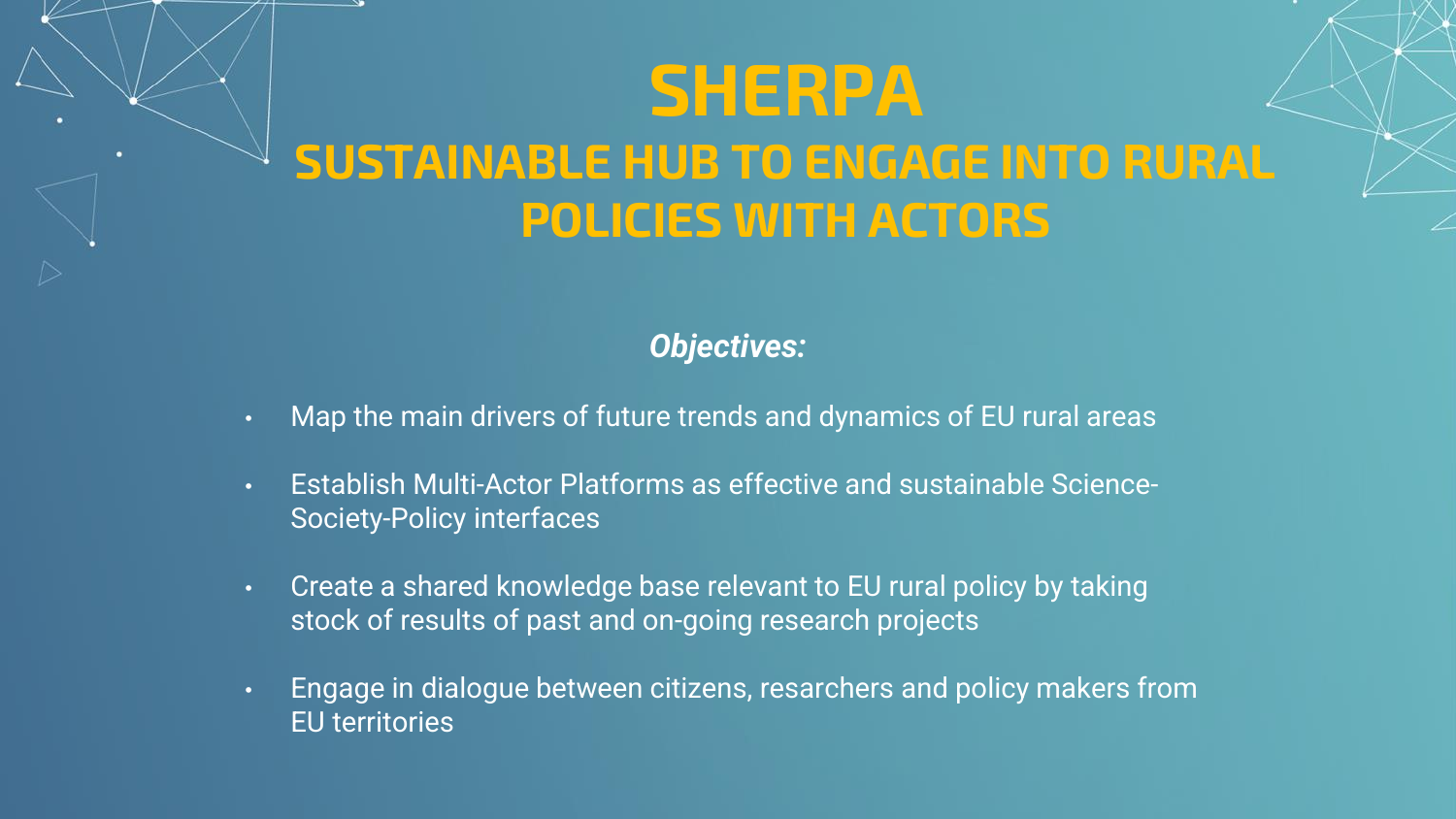### **PART-Y PARTICIPATION AND YOUTH: LAB FOR EQUAL CITIES**

PART-Y seeks to promote engaging, connecting and empowering young people, to supporting educators, youth workers, educational leaders and support staff, and to strengthen common values, civic engagement and participation.

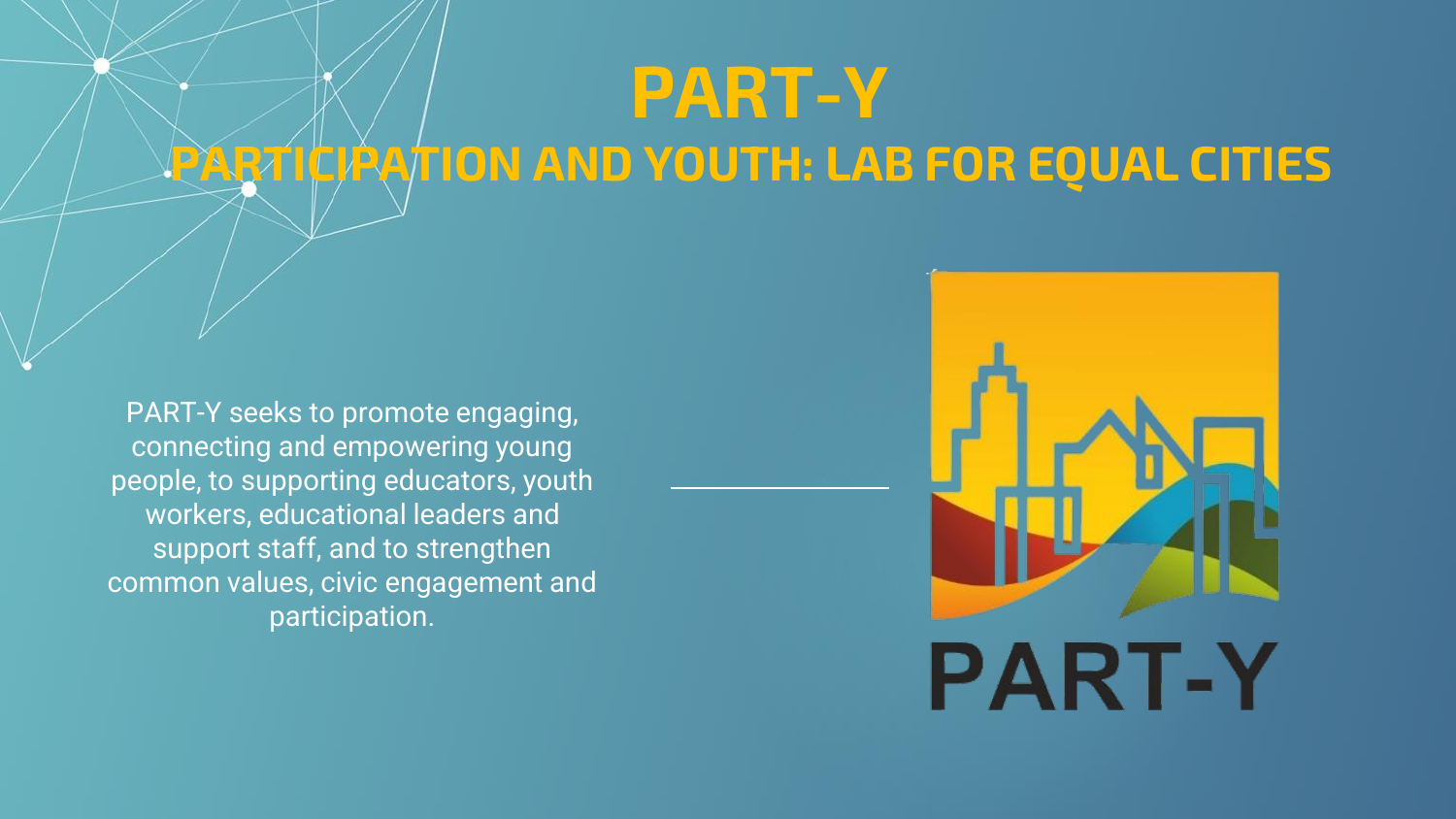### **PART-Y PARTICIPATION AND YOUTH: LAB FOR EQUAL CITIES**



The project aims to trigger the participation in civic life of young people by fostering their inclusion in the policies decision-making process and promoting the concept of 'generation equality' introduced by the United Nations agency UN Women for equal opportunities among the youngest.

#### *Objectives:*

- Strengthen youth involvement in European democratic life
- Improve the innovation capacity in the activities proposed by young people and the internationalisation of youth organisations in the countries participating in the process